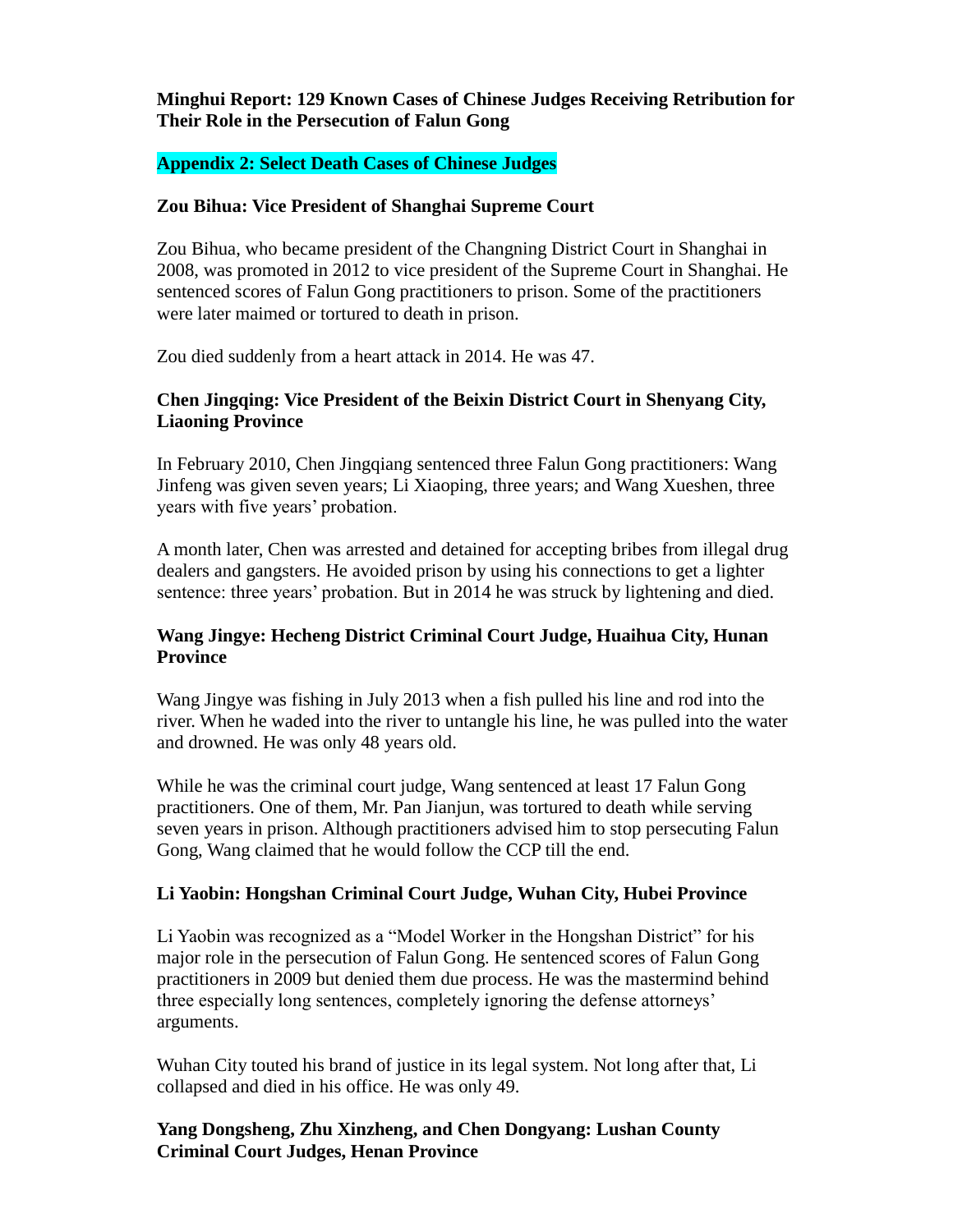In August 2011, a vehicle with a Lushan Court license plate rolled over on a highway. Thirteen of the 20 people inside died. The three judges were thrown from the vehicle, sustained multiple fractures, and died at the site.

When he was the vice president of Lushan County Criminal Court, Yang Dongsheng played a major role in the sentencing of at least nine Falun Gong practitioners. He personally gave two practitioners heavy sentences.

Although practitioners told him that all Falun Gong practitioners follow Truthfulness-Compassion-Forbearance to be good people, he ignored them and claimed, "Regardless of your faith and regardless of the law, I will stick with the CCP agenda and not be lenient with Falun Gong."

He also was caught commenting, "Only those with no connections believe in karmic retribution. Nobody can convince me. If I give a Falun Gong practitioner ten-yearsentence, nobody dares to say anything against me because I have the CCP to back me up."

#### **Liu Lifeng and Cai Yinping: President and Vice President of Anren County Court, Hunan Province**

In April 2003, Anren County police arrested 16 Falun Gong practitioners. Five of them were sentenced to 9 years each in the county court. The others were released after paying heavy fines.

Cai Yinping and Liu Lifeng both played major roles in the arrest and sentencing of Falun Gong practitioners. Cai died suddenly in a hotel, and Liu died in a car accident a few days later at the age of 42.

## **E Anfu: Shenbei New District Court Judge, Shenyang City, Liaoning Province**

E Anfu {{illegally sentenced}} five Falun Gong practitioners to prison in secrecy in 2001, with terms ranging from three years to eight years.

He had a brain hemorrhage on February 18, 2011, and died two months later.

Before he died, he kept asking his family to find Falun Gong practitioners and ask them to come see him. He apologized to practitioners before he passed away.

## **Zhang Wen: Vice President of Shenbei New District Court, Shenyang City, Liaoning Province**

In February 2009, Zhang Wen came down with a brain disease soon after he signed a judgment sentencing four Falun Gong practitioners to prison, with terms ranging from 6 years to 11 years. He died on his way to Beijing for treatment, before the condition was even clearly diagnosed.

## **Li Shubu: Liaozhong County Court Judge, Liaoning Province**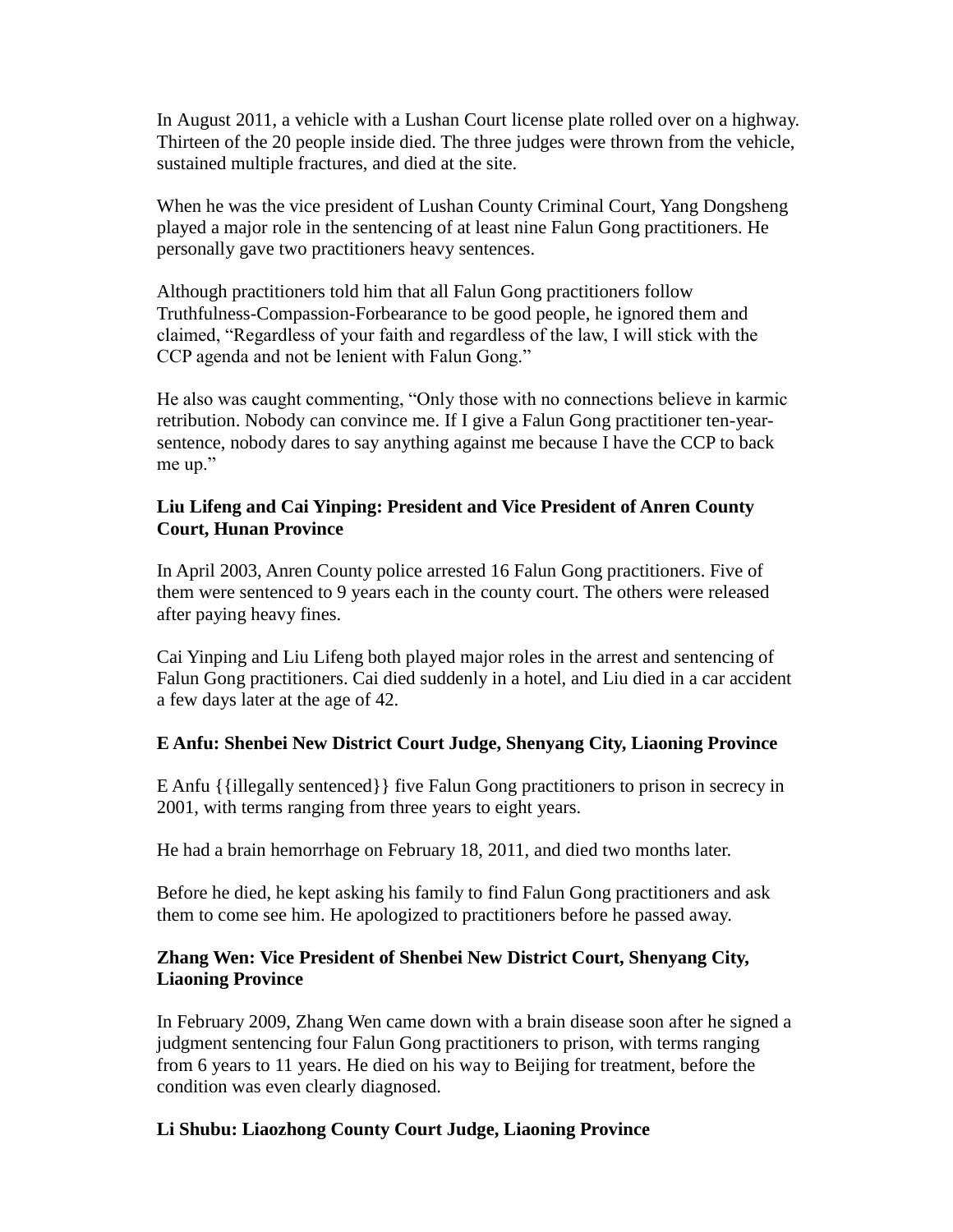Li Shubu actively participated in the persecution of Falun Gong and was "much appreciated" by his superiors.

Around mid-day on September 14, 2004, Li suffered a heart attack and died soon afterwards.

## **Song Huiliang: President of Zhenxing District Court, Dandong City, Liaoning Province**

Song Huiliang, who was head of the Donggang City Court from October 2002 to December 2007, became head of the Zhenxing District Court in late 2007.

He actively persecuted Falun Gong practitioners and at least six practitioners were sentenced to prison when he was at the Donggang City Court. After he was transferred to the Zhenxing District Court, quite a few practitioners were imprisoned. Song died of lung cancer in 2010.

# **Wei Diandong: Chief Judge of Dadong Court, Donggang City, Liaoning Province**

Wei Diandong, 39, formerly deputy chief judge of a criminal court, was promoted to the post of chief judge of Dadong Court. He colluded with the Donggang {{Procuratorate}, fabricated evidence, and sentenced four Falun Gong practitioners to prison between 2007 and the end of 2008.

When the victims' relatives challenged him over the secret trial and illegal sentences, he yelled at them, "You can complain and appeal all you want, but you'll never win!"

In March 2009, Wei had his appendix removed. Two months later his condition deteriorated and he was diagnosed with advanced bowel cancer. He died a few months later.

## **Tang Juzhou and Li Taijun: Miyu County Court, Sichuan Province**

Tang Juzhou, in his 40s, was the president of Miyi County Court from 2001 to 2006. He actively participated in the persecution of Falun Gong practitioners, including approving home searches and arrests. He sentenced over 20 practitioners to prison. He was arrested in May 2006 for the crime on economics related issue.

Judge Li Taijun actively persecuted Falun Gong practitioners when they were tried in his court. He died suddenly on October 14, 2007, at the age of 34.

## **Zhang Dongli, Chief Judge of the Criminal Court of the Xuanhua District Court, Zhangjiakou City, Hebei Province**

For political capital and personal gain, Zhang Dongli toed the Party line to persecute Falun Gong practitioners while she held office. Many Falun Gong practitioners were sentenced to prison terms when she presided over their trials.

In 2006, not long after Zhang retired, she was diagnosed with colorectal cancer that